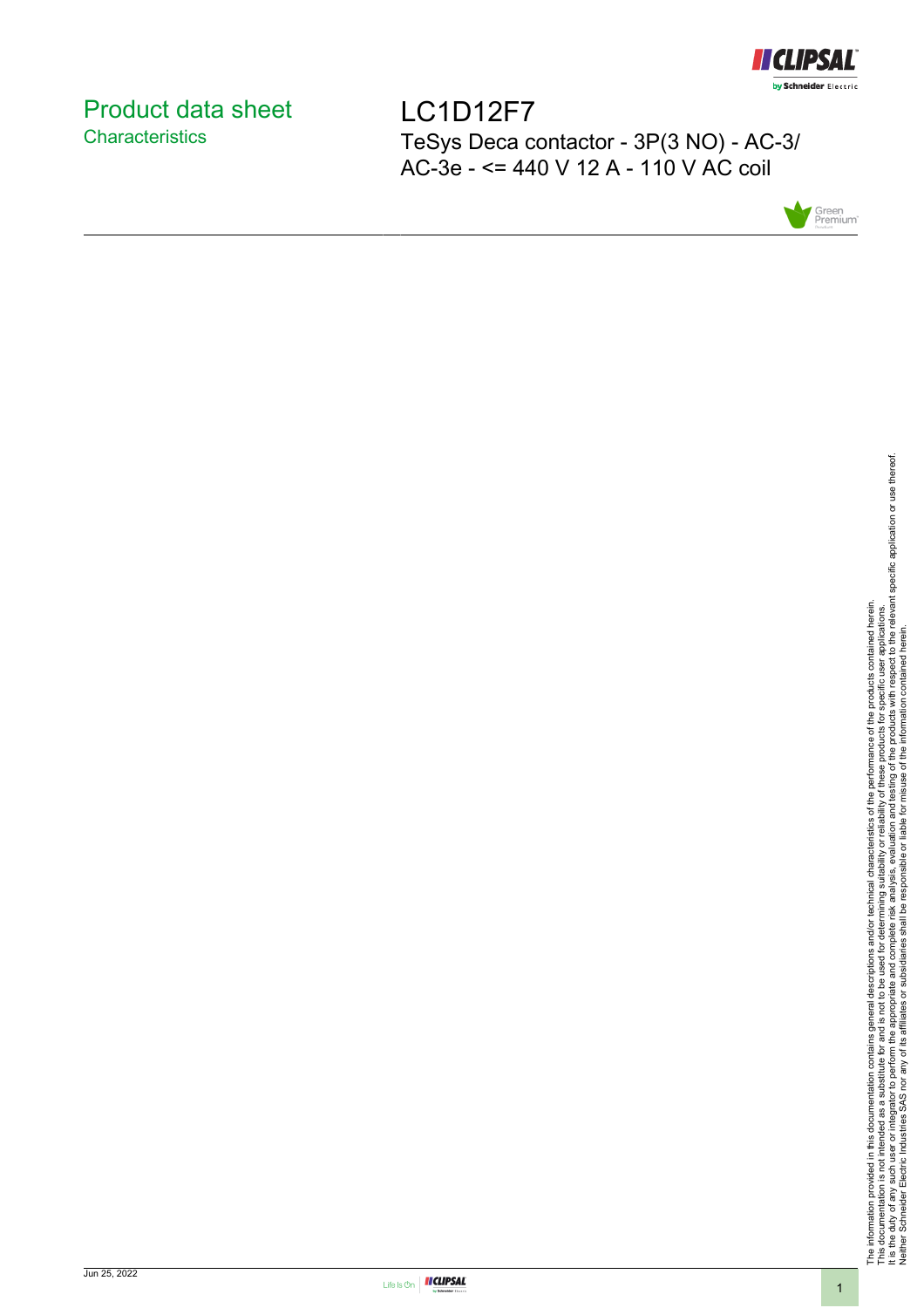

| Main                                           |                                                                                                                                                                                                                                                                                                                                                                                                                                                         |
|------------------------------------------------|---------------------------------------------------------------------------------------------------------------------------------------------------------------------------------------------------------------------------------------------------------------------------------------------------------------------------------------------------------------------------------------------------------------------------------------------------------|
| Range                                          | TeSys<br><b>TeSys Deca</b>                                                                                                                                                                                                                                                                                                                                                                                                                              |
| Product name                                   | TeSys D<br><b>TeSys Deca</b>                                                                                                                                                                                                                                                                                                                                                                                                                            |
| Product or component<br>type                   | Contactor                                                                                                                                                                                                                                                                                                                                                                                                                                               |
| Device short name                              | LC <sub>1</sub> D                                                                                                                                                                                                                                                                                                                                                                                                                                       |
| Contactor application                          | Resistive load<br>Motor control                                                                                                                                                                                                                                                                                                                                                                                                                         |
| Utilisation category                           | $AC-3$<br>$AC-4$<br>$AC-1$<br>AC-3e                                                                                                                                                                                                                                                                                                                                                                                                                     |
| Poles description                              | 3P                                                                                                                                                                                                                                                                                                                                                                                                                                                      |
| Power pole contact<br>composition              | 3 NO                                                                                                                                                                                                                                                                                                                                                                                                                                                    |
| [Ue] rated operational<br>voltage              | Power circuit: <= 690 V AC 25400 Hz<br>Power circuit: $\leq$ 300 V DC                                                                                                                                                                                                                                                                                                                                                                                   |
| [le] rated operational<br>current              | 25 A (at <60 °C) at <= 440 V AC AC-1 for power<br>circuit<br>12 A (at <60 °C) at <= 440 V AC AC-3 for power<br>circuit<br>12 A (at <60 °C) at <= 440 V AC AC-3e for power<br>circuit                                                                                                                                                                                                                                                                    |
| Motor power kW                                 | 3 KW at 220230 V AC 50/60 Hz (AC-3)<br>5.5 KW at 380400 V AC 50/60 Hz (AC-3)<br>5.5 KW at 415440 V AC 50/60 Hz (AC-3)<br>7.5 KW at 500 V AC 50/60 Hz (AC-3)<br>7.5 KW at 660690 V AC 50/60 Hz (AC-3)<br>3.7 KW at 400 V AC 50/60 Hz (AC-4)<br>3 KW at 220230 V AC 50/60 Hz (AC-3e)<br>5.5 KW at 380400 V AC 50/60 Hz (AC-3e)<br>5.5 KW at 415440 V AC 50/60 Hz (AC-3e)<br>7.5 KW at 500 V AC 50/60 Hz (AC-3e)<br>7.5 kW at 660690 V AC 50/60 Hz (AC-3e) |
| Motor power HP (UL /<br>CSA)                   | 0.5 Hp at 115 V AC 50/60 Hz for 1 phase motors<br>2 Hp at 230/240 V AC 50/60 Hz for 1 phase motors<br>3 Hp at 200/208 V AC 50/60 Hz for 3 phases motors<br>3 Hp at 230/240 V AC 50/60 Hz for 3 phases motors<br>7.5 Hp at 460/480 V AC 50/60 Hz for 3 phases<br>motors<br>10 hp at 575/600 V AC 50/60 Hz for 3 phases motors                                                                                                                            |
| Control circuit type                           | AC at 50/60 Hz                                                                                                                                                                                                                                                                                                                                                                                                                                          |
| [Uc] control circuit<br>voltage                | 110 V AC 50/60 Hz                                                                                                                                                                                                                                                                                                                                                                                                                                       |
| Auxiliary contact<br>composition               | 1 NO + 1 NC                                                                                                                                                                                                                                                                                                                                                                                                                                             |
| [Uimp] rated impulse<br>withstand voltage      | 6 kV conforming to IEC 60947                                                                                                                                                                                                                                                                                                                                                                                                                            |
| Overvoltage category                           | Ш                                                                                                                                                                                                                                                                                                                                                                                                                                                       |
| [Ith] conventional free<br>air thermal current | 25 A (at 60 °C) for power circuit<br>10 A (at 60 $^{\circ}$ C) for signalling circuit                                                                                                                                                                                                                                                                                                                                                                   |
| Irms rated making<br>capacity                  | 250 A at 440 V for power circuit conforming to IEC<br>60947<br>140 A AC for signalling circuit conforming to IEC<br>60947-5-1<br>250 A DC for signalling circuit conforming to IEC<br>60947-5-1                                                                                                                                                                                                                                                         |
| Rated breaking capacity                        | 250 A at 440 V for power circuit conforming to IEC<br>60947                                                                                                                                                                                                                                                                                                                                                                                             |
| [Icw] rated short-time<br>withstand current    | 105 A 40 °C - 10 s for power circuit<br>210 A 40 °C - 1 s for power circuit<br>30 A 40 °C - 10 min for power circuit<br>61 A 40 °C - 1 min for power circuit<br>100 A - 1 s for signalling circuit<br>120 A - 500 ms for signalling circuit<br>140 A - 100 ms for signalling circuit                                                                                                                                                                    |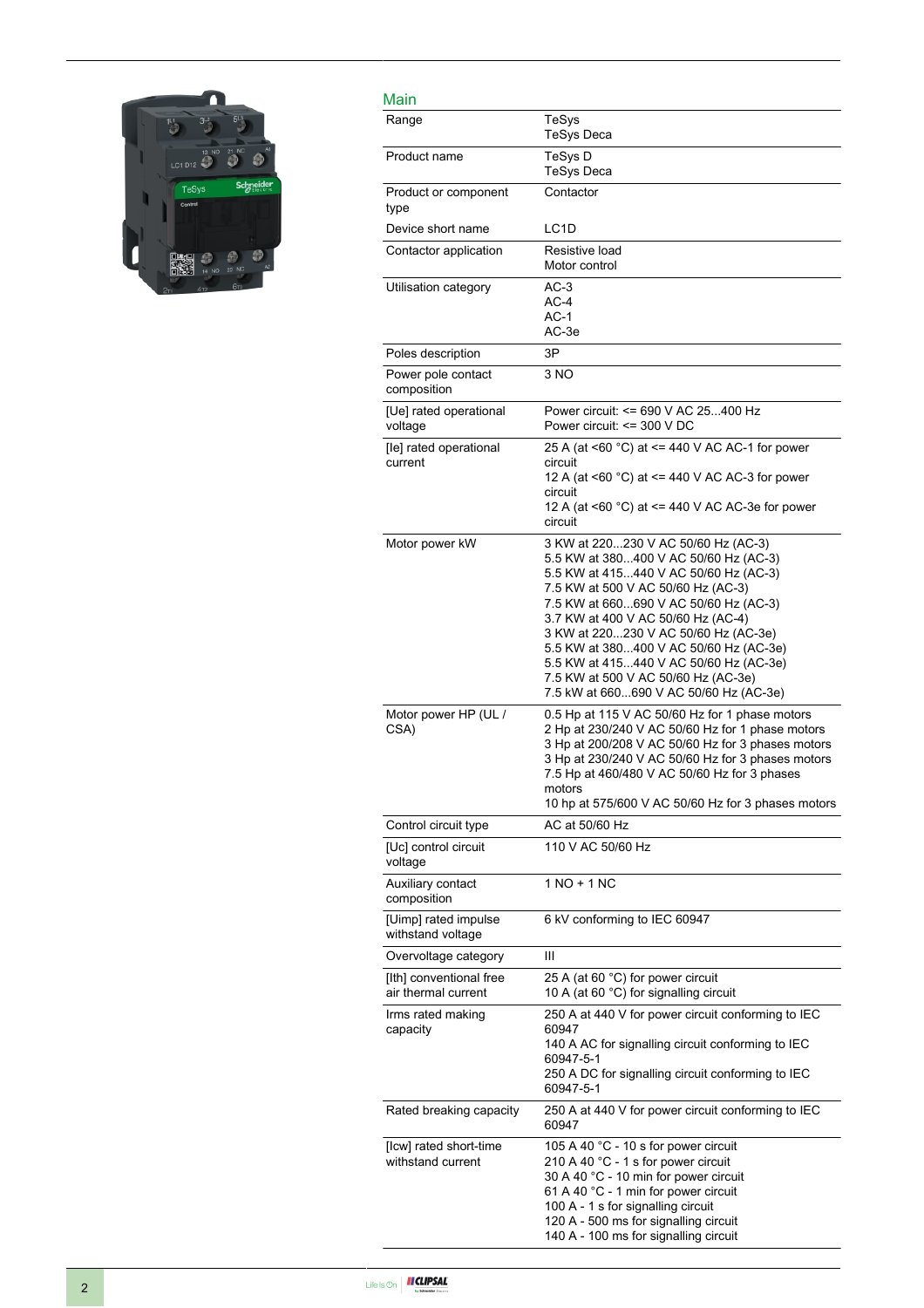| Associated fuse rating           | 10 A gG for signalling circuit conforming to IEC<br>60947-5-1<br>40 A gG at <= 690 V coordination type 1 for power<br>circuit<br>25 A gG at <= 690 V coordination type 2 for power                                                                                                                                                                                                                                                                                                                                                                                                                                                                                                                                                                                                                                                                                                                                                                                                                                                                                                                                                                                                                                                               |  |  |
|----------------------------------|--------------------------------------------------------------------------------------------------------------------------------------------------------------------------------------------------------------------------------------------------------------------------------------------------------------------------------------------------------------------------------------------------------------------------------------------------------------------------------------------------------------------------------------------------------------------------------------------------------------------------------------------------------------------------------------------------------------------------------------------------------------------------------------------------------------------------------------------------------------------------------------------------------------------------------------------------------------------------------------------------------------------------------------------------------------------------------------------------------------------------------------------------------------------------------------------------------------------------------------------------|--|--|
| Average impedance                | circuit<br>2.5 mOhm - Ith 25 A 50 Hz for power circuit                                                                                                                                                                                                                                                                                                                                                                                                                                                                                                                                                                                                                                                                                                                                                                                                                                                                                                                                                                                                                                                                                                                                                                                           |  |  |
| [Ui] rated insulation<br>voltage | Power circuit: 690 V conforming to IEC 60947-4-1<br>Power circuit: 600 V CSA certified<br>Power circuit: 600 V UL certified<br>Signalling circuit: 690 V conforming to IEC 60947-1<br>Signalling circuit: 600 V CSA certified<br>Signalling circuit: 600 V UL certified                                                                                                                                                                                                                                                                                                                                                                                                                                                                                                                                                                                                                                                                                                                                                                                                                                                                                                                                                                          |  |  |
| Electrical durability            | 2 Mcycles 12 A AC-3 at Ue <= 440 V<br>0.8 Mcycles 25 A AC-1 at Ue <= 440 V<br>2 Mcycles 12 A AC-3e at Ue <= 440 V                                                                                                                                                                                                                                                                                                                                                                                                                                                                                                                                                                                                                                                                                                                                                                                                                                                                                                                                                                                                                                                                                                                                |  |  |
| Power dissipation per<br>pole    | 0.36 W AC-3<br>1.56 W AC-1<br>0.36 W AC-3e                                                                                                                                                                                                                                                                                                                                                                                                                                                                                                                                                                                                                                                                                                                                                                                                                                                                                                                                                                                                                                                                                                                                                                                                       |  |  |
| Front cover                      | With                                                                                                                                                                                                                                                                                                                                                                                                                                                                                                                                                                                                                                                                                                                                                                                                                                                                                                                                                                                                                                                                                                                                                                                                                                             |  |  |
| Mounting support                 | Rail<br>Plate                                                                                                                                                                                                                                                                                                                                                                                                                                                                                                                                                                                                                                                                                                                                                                                                                                                                                                                                                                                                                                                                                                                                                                                                                                    |  |  |
| Standards                        | CSA C22.2 No 14<br>EN 60947-4-1<br>EN 60947-5-1<br>IEC 60947-4-1<br>IEC 60947-5-1<br><b>UL 508</b><br>IEC 60335-1                                                                                                                                                                                                                                                                                                                                                                                                                                                                                                                                                                                                                                                                                                                                                                                                                                                                                                                                                                                                                                                                                                                                |  |  |
| Product certifications           | CCC<br>BV<br><b>CSA</b><br>GL<br>UL<br><b>RINA</b><br>GOST<br>LROS (Lloyds register of shipping)<br><b>DNV</b><br><b>UKCA</b>                                                                                                                                                                                                                                                                                                                                                                                                                                                                                                                                                                                                                                                                                                                                                                                                                                                                                                                                                                                                                                                                                                                    |  |  |
| Connections - terminals          | Power circuit: screw clamp terminals 1 cable(s) 1<br>4 mm <sup>2</sup> flexible without cable end<br>Power circuit: screw clamp terminals 2 cable(s) 1<br>4 mm <sup>2</sup> flexible without cable end<br>Power circuit: screw clamp terminals 1 cable(s) 1<br>4 mm <sup>2</sup> flexible with cable end<br>Power circuit: screw clamp terminals 2 cable(s) 1<br>2.5 mm <sup>2</sup> flexible with cable end<br>Power circuit: screw clamp terminals 1 cable(s) 1<br>4 mm <sup>2</sup> solid without cable end<br>Power circuit: screw clamp terminals 2 cable(s) 1<br>4 mm <sup>2</sup> solid without cable end<br>Control circuit: screw clamp terminals 1 cable(s) 1<br>4 mm <sup>2</sup> flexible without cable end<br>Control circuit: screw clamp terminals 2 cable(s) 1<br>4 mm <sup>2</sup> flexible without cable end<br>Control circuit: screw clamp terminals 1 cable(s) 1<br>4 mm <sup>2</sup> flexible with cable end<br>Control circuit: screw clamp terminals 2 cable(s) 1<br>2.5 mm <sup>2</sup> flexible with cable end<br>Control circuit: screw clamp terminals 1 cable(s) 1<br>4 mm <sup>2</sup> solid without cable end<br>Control circuit: screw clamp terminals 2 cable(s) 1<br>4 mm <sup>2</sup> solid without cable end |  |  |
| <b>Tightening torque</b>         | Power circuit: 1.7 N.m - on screw clamp terminals -<br>with screwdriver flat $\varnothing$ 6 mm<br>Power circuit: 1.7 N.m - on screw clamp terminals -<br>with screwdriver Philips No 2<br>Control circuit: 1.7 N.m - on screw clamp terminals -<br>with screwdriver flat $\varnothing$ 6 mm<br>Control circuit: 1.7 N.m - on screw clamp terminals -<br>with screwdriver Philips No 2<br>Control circuit: 1.7 N.m - on screw clamp terminals -<br>with screwdriver pozidriv No 2<br>Power circuit: 2.5 N.m - on screw clamp terminals -<br>with screwdriver pozidriv No 2                                                                                                                                                                                                                                                                                                                                                                                                                                                                                                                                                                                                                                                                       |  |  |

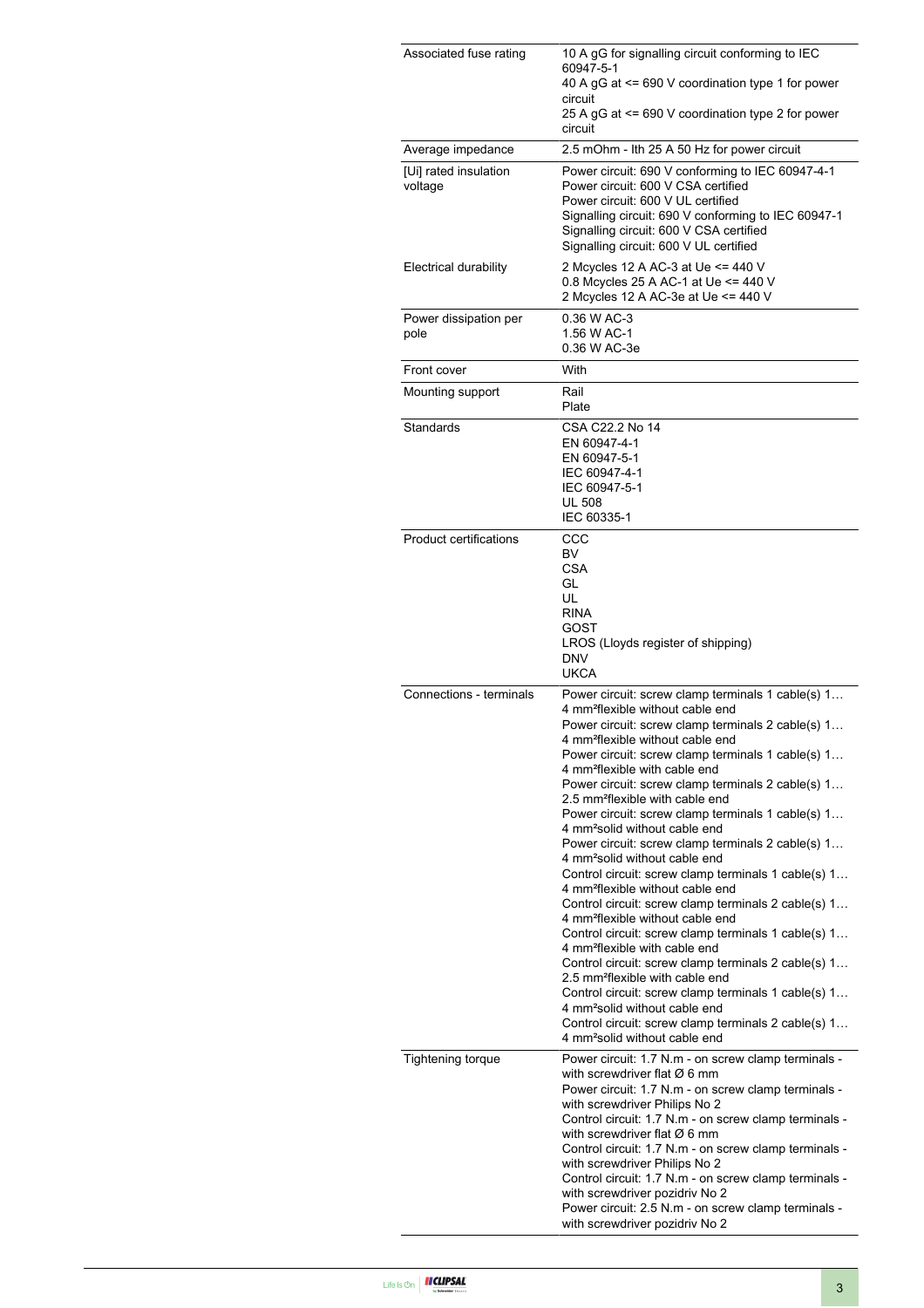| Operating time           | 1222 ms closing<br>419 ms opening                                                                                                                                          |
|--------------------------|----------------------------------------------------------------------------------------------------------------------------------------------------------------------------|
| Safety reliability level | B10d = 1369863 cycles contactor with nominal load<br>conforming to EN/ISO 13849-1<br>B10d = 20000000 cycles contactor with mechanical<br>load conforming to EN/ISO 13849-1 |
| Mechanical durability    | 15 Mcycles                                                                                                                                                                 |
| Maximum operating rate   | 3600 cyc/h 60 °C                                                                                                                                                           |

#### **Complementary**

| Coil technology                 | Without built-in suppressor module                                                                                                                                                   |  |  |
|---------------------------------|--------------------------------------------------------------------------------------------------------------------------------------------------------------------------------------|--|--|
| Control circuit voltage limits  | 0.30.6 Uc (-4070 °C): drop-out AC 50/60 Hz<br>0.81.1 Uc (-4060 °C): operational AC 50 Hz<br>0.851.1 Uc (-4060 °C):operational AC 60 Hz<br>11.1 Uc (6070 °C): operational AC 50/60 Hz |  |  |
| Inrush power in VA              | 70 VA 60 Hz cos phi 0.75 (at 20 °C)<br>70 VA 50 Hz cos phi 0.75 (at 20 °C)                                                                                                           |  |  |
| Hold-in power consumption in VA | 7.5 VA 60 Hz cos phi 0.3 (at 20 °C)<br>7 VA 50 Hz cos phi 0.3 (at 20 °C)                                                                                                             |  |  |
| Heat dissipation                | 23 W at 50/60 Hz                                                                                                                                                                     |  |  |
| Auxiliary contacts type         | Type mechanically linked 1 NO + 1 NC conforming to IEC 60947-5-1<br>Type mirror contact 1 NC conforming to IEC 60947-4-1                                                             |  |  |
| Signalling circuit frequency    | 25400 Hz                                                                                                                                                                             |  |  |
| Minimum switching current       | 5 mA for signalling circuit                                                                                                                                                          |  |  |
| Minimum switching voltage       | 17 V for signalling circuit                                                                                                                                                          |  |  |
| Non-overlap time                | 1.5 Ms on de-energisation between NC and NO contact<br>1.5 ms on energisation between NC and NO contact                                                                              |  |  |
| Insulation resistance           | > 10 MOhm for signalling circuit                                                                                                                                                     |  |  |

#### Environment

| IP degree of protection               | IP20 front face conforming to IEC 60529                                                                                                                                      |  |
|---------------------------------------|------------------------------------------------------------------------------------------------------------------------------------------------------------------------------|--|
| Climatic withstand                    | Conforming to IACS E10<br>Conforming to IEC 60947-1 Annex Q category D                                                                                                       |  |
| Protective treatment                  | TH conforming to IEC 60068-2-30                                                                                                                                              |  |
| Pollution degree                      | 3                                                                                                                                                                            |  |
| Ambient air temperature for operation | $-4060 °C$<br>6070 °C with derating                                                                                                                                          |  |
| Ambient air temperature for storage   | $-6080 °C$                                                                                                                                                                   |  |
| Operating altitude                    | $03000$ m                                                                                                                                                                    |  |
| Fire resistance                       | 850 °C conforming to IEC 60695-2-1                                                                                                                                           |  |
| Mechanical robustness                 | Vibrations contactor open: 2 Gn, 5300 Hz<br>Vibrations contactor closed: 4 Gn, 5300 Hz<br>Shocks contactor open: 10 Gn for 11 ms<br>Shocks contactor closed: 15 Gn for 11 ms |  |
| Height                                | 77 mm                                                                                                                                                                        |  |
| Width                                 | 45 mm                                                                                                                                                                        |  |
| Depth                                 | 86 mm                                                                                                                                                                        |  |
| Net weight                            | $0.325$ kg                                                                                                                                                                   |  |

# Packing Units

| Unit Type of Package 1       | <b>PCE</b>        |
|------------------------------|-------------------|
| Number of Units in Package 1 |                   |
| Package 1 Weight             | 356.0 g           |
| Package 1 Height             | 5 cm              |
| Package 1 width              | $9.2 \text{ cm}$  |
| Package 1 Length             | $11.2 \text{ cm}$ |
| Unit Type of Package 2       | S <sub>02</sub>   |
| Number of Units in Package 2 | 20                |
| Package 2 Weight             | 7.411 kg          |
| Package 2 Height             | $15 \text{ cm}$   |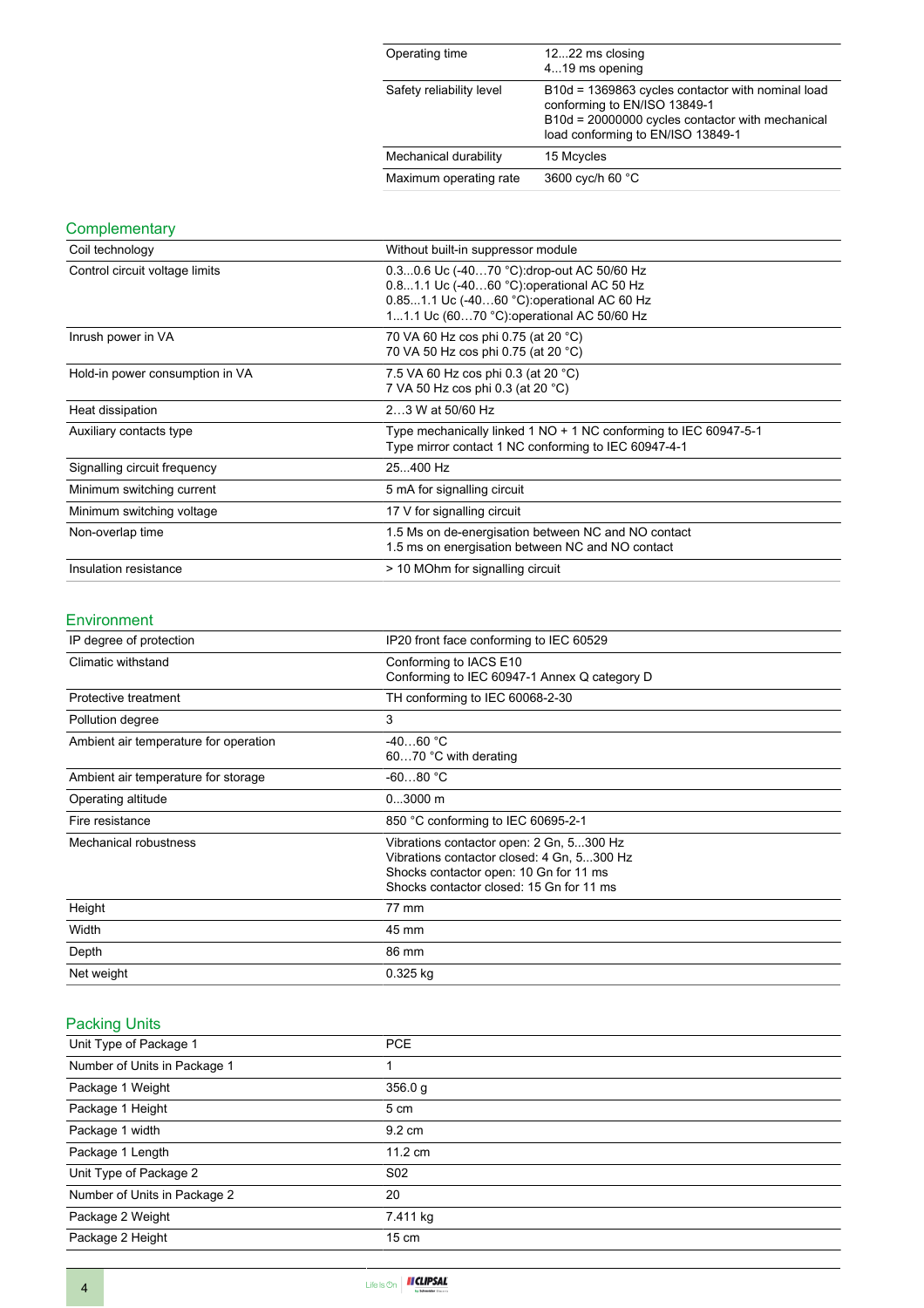| Package 2 width              | 30 cm     |
|------------------------------|-----------|
| Package 2 Length             | 40 cm     |
| Unit Type of Package 3       | P06       |
| Number of Units in Package 3 | 320       |
| Package 3 Weight             | 129.38 kg |
| Package 3 Height             | 80 cm     |
| Package 3 width              | 80 cm     |
| Package 3 Length             | 60 cm     |

### Offer Sustainability

| Sustainable offer status        | Green Premium product                                                                                                          |  |  |  |
|---------------------------------|--------------------------------------------------------------------------------------------------------------------------------|--|--|--|
| <b>REACh Regulation</b>         | <b>E</b> REACh Declaration                                                                                                     |  |  |  |
| <b>REACh free of SVHC</b>       | Yes                                                                                                                            |  |  |  |
| <b>EU RoHS Directive</b>        | Compliant <b>E</b> EU RoHS Declaration                                                                                         |  |  |  |
| Toxic heavy metal free          | Yes                                                                                                                            |  |  |  |
| Mercury free                    | Yes                                                                                                                            |  |  |  |
| RoHS exemption information      | do Yes                                                                                                                         |  |  |  |
| China RoHS Regulation           | China RoHS Declaration                                                                                                         |  |  |  |
| <b>Environmental Disclosure</b> | Product Environmental Profile                                                                                                  |  |  |  |
| <b>Circularity Profile</b>      | End Of Life Information                                                                                                        |  |  |  |
| <b>WEEE</b>                     | The product must be disposed on European Union markets following specific<br>waste collection and never end up in rubbish bins |  |  |  |
| <b>PVC</b> free                 | Yes                                                                                                                            |  |  |  |
|                                 |                                                                                                                                |  |  |  |

#### Contractual warranty

Warranty 18 months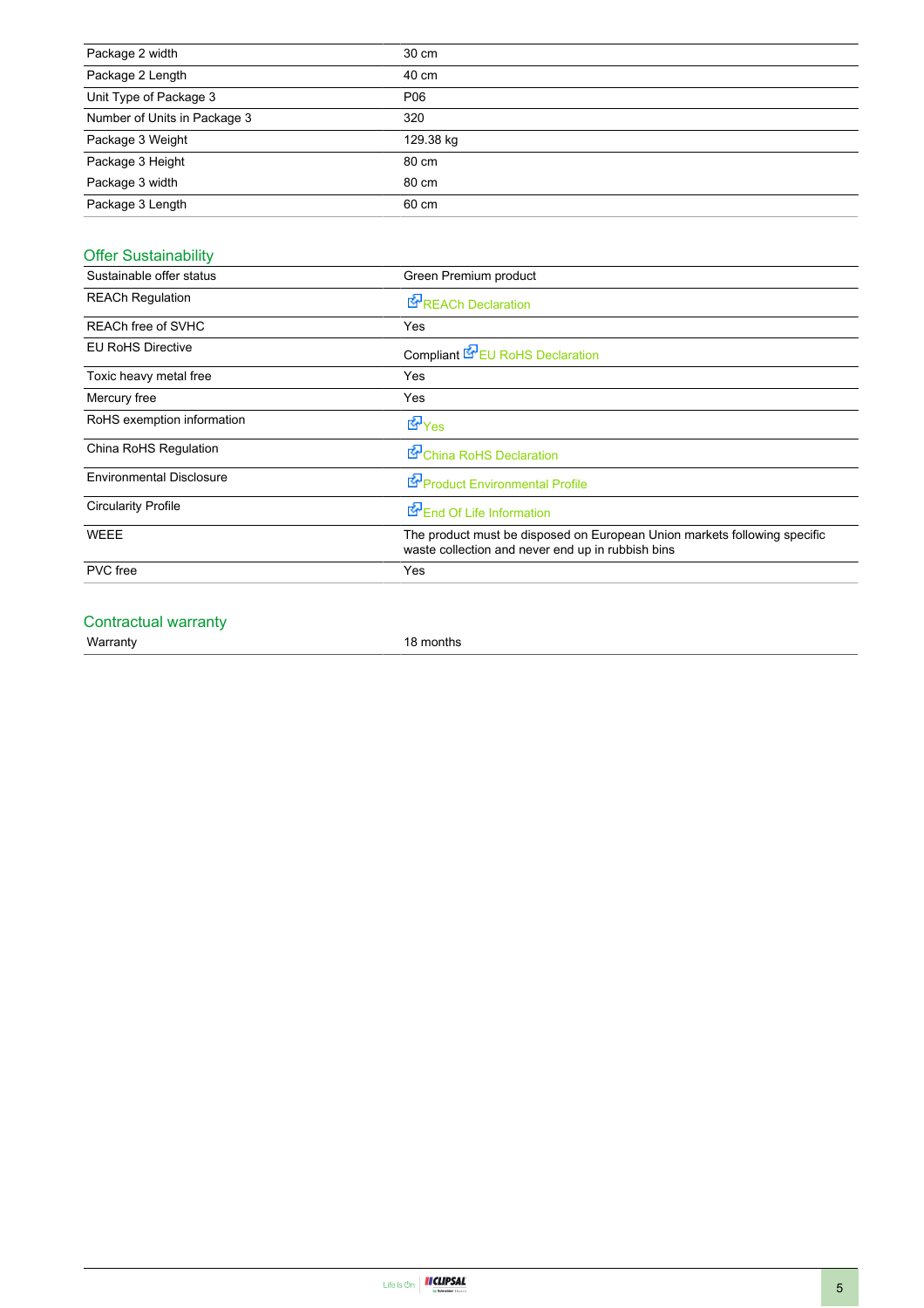Product data sheet Dimensions Drawings

## Dimensions



(1) Including LAD 4BB<br>(2) Minimum electrical

Minimum electrical clearance

| LC1                                            |                                   | D09D18      | D093D123             | D099D129 |
|------------------------------------------------|-----------------------------------|-------------|----------------------|----------|
| $\sf b$                                        | without add-on blocks             | 77          | 99                   | 80       |
| b1                                             | with LAD 4BB                      | 94          | 107                  | 95.5     |
| with LA4<br>$D \bullet 2$                      | $110^{(1)}$                       | $123^{(1)}$ | $111.5^{(1)}$        |          |
| with LA4<br>DF, DT                             | $119^{(1)}$                       | $132^{(1)}$ | 120.5 <sup>(1)</sup> |          |
| with LA4<br>DW, DL                             | $126^{(1)}$                       | $139^{(1)}$ | $127.5^{(1)}$        |          |
| $\mathbf c$                                    | without cover or add-on blocks    | 84          | 84                   | 84       |
| with<br>cover,<br>without<br>add-on<br>blocks  | 86                                | 86          | 86                   |          |
| c1                                             | with LAD N or C (2 or 4 contacts) | 117         | 117                  | 117      |
| $\mathtt{c2}$                                  | with LA6 DK10, LAD 6K10           | 129         | 129                  | 129      |
| c3                                             | with LAD T, R, S                  | 137         | 137                  | 137      |
| with LAD<br>T, R,<br>S and<br>sealing<br>cover | 141                               | 141         | 141                  |          |
| (1)                                            | Including LAD 4BB.                |             |                      |          |

# LC1D12F7